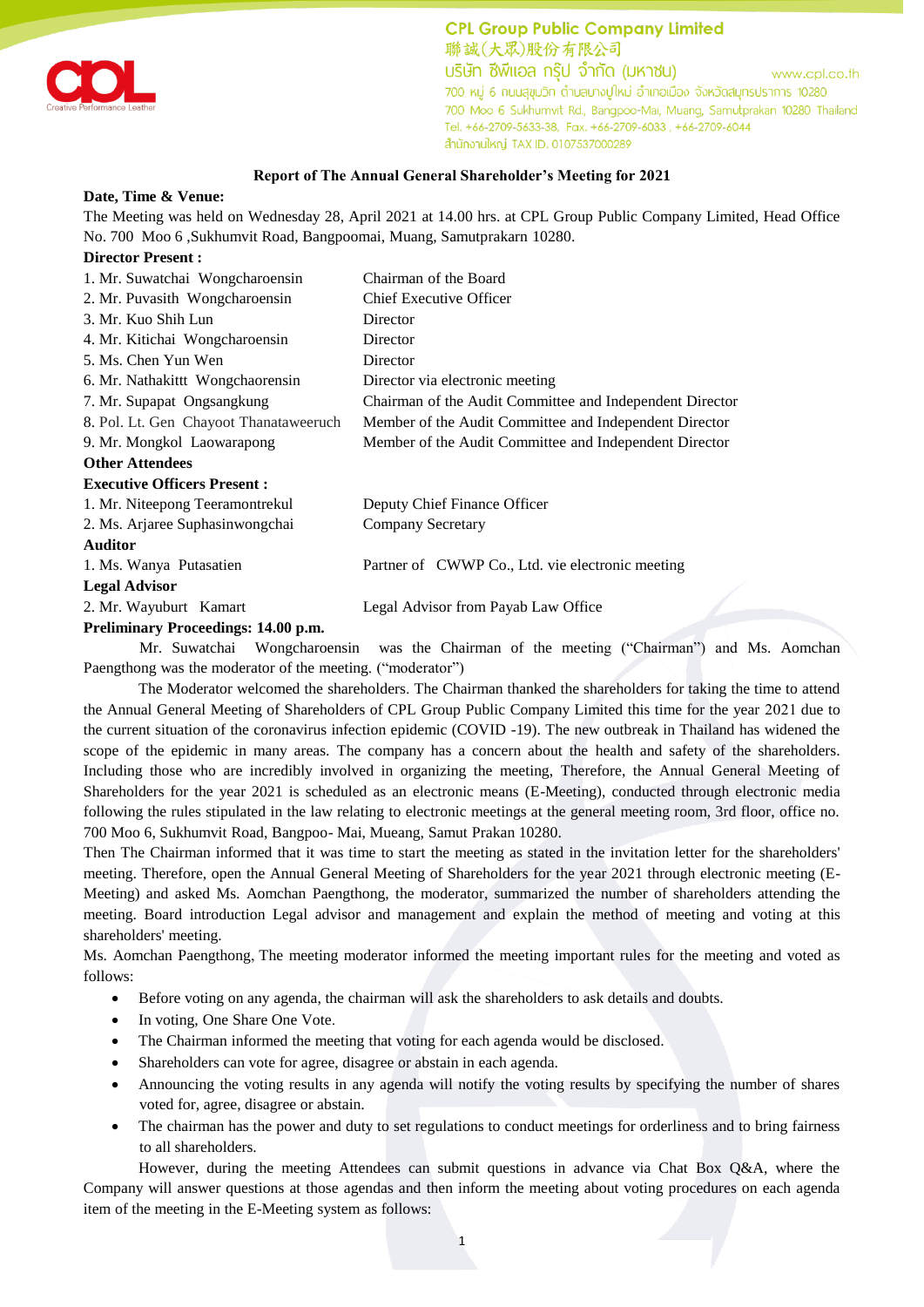

**CPL Group Public Company Limited** 聯誠(大眾)股份有限公司 บริษัท ซีพีแอล กรุ๊ป จำกัด (มหาชน) www.cpl.co.th 700 หมู่ 6 ถนนสุขุมวิท ตำบลบางปูใหม่ อำเภอเมือง จังหวัดสมุทรปราการ 10280 700 Moo 6 Sukhumvit Rd., Bangpoo-Mai, Muang, Samutprakan 10280 Thailand Tel. +66-2709-5633-38, Fax. +66-2709-6033, +66-2709-6044 สำนักงานใหญ่ TAX ID. 0107537000289

1. For self-attending shareholders and proxies in Proxy Form A and Form B, they must vote only one of the following: agree, disagree or abstain, without dividing their votes in each agenda. In voting for each agenda item (except for Agenda No. 5 To consider the appointment of directors in place of those retiring by rotation.), specific shareholders who disagree or abstain Vote through the E-Meeting system continue counting the votes. For shareholders who agree, there is no need to vote through the E-Meeting system.

2. Proxies from foreign investors and appoint a custodian in Thailand to be a share depository and keeper, who use Proxy Form C, can determine the votes for each agenda item. In counting the votes, the Company will deduct the dissenting and abstained votes from the total number of votes of the shareholders who attend the meeting and have the right to vote and the remaining votes will be considered as agreeing votes. For Agenda 5: To consider the appointment of directors in place of those retiring by rotation allowing shareholders to vote through the E-Meeting system whether they agree, disagree or abstain. To count the votes, there will be a separate vote for each director. For shareholders who do not vote in any way through the E-Meeting system, it will be considered that they vote for approval.

3. The resolution of the meeting will be based on the majority vote of the shareholders who attend the meeting and have the right to vote. Unless otherwise stipulated by law, that is, in Agenda 6 To consider and approve the directors' remuneration, which must be approved by a vote of not less than two-thirds of the total number of votes of the shareholders who attend the meeting and have the right to vote. The chairman of the meeting will notify the voting to the meeting after the counting of votes for that agenda is completed.

4. The shareholders must remain on the agenda until the end of the agenda and must vote on each agenda item before the voting is closed on that agenda. The system will open for voting for 1 minute, except for Agenda No. 5. Voting time is 2 minutes. In case of leaving the meeting room (Log Out) before the voting is closed on that agenda Shareholders will not be counted to constitute a quorum for such agenda. However, leaving the meeting room (Log Out) in any agenda does not disqualify the right of shareholders / proxies to return to attend the meeting or vote resolution in the next agenda.

5. For the criteria for asking questions before voting in each agenda The chairman of the meeting will allow the meeting attendees to ask questions and express opinions on issues related to that agenda, as appropriate by asking the meeting attendees to type their first and last names. Status as a shareholder, proxy, followed by questions or comments in the Q&A box and pressing the question can be done in 2 cases: 1. Send questions via text. Able to type the desired text Then press the symbol as shown in the picture to send the question. 2. Send questions by voice Can press the button "Record audio" and then press the button. "Stop recording" when the question has been asked. And can press the button "Send question" to send questions by voice.

6. If the shareholders would like to vote (e-Voting), they can press the " Vote" button by selecting agenda as shown in the Dropdown, and the system will show the status. Voting is Shareholders can press the voting button as follows: 1. Agree 2. Disagree 3. Abstain from voting as wishes. If shareholders wish to cancel the latest voting, they can press the button. "Cancel the last voting" (where the shareholders can revise their votes until the agenda is closed)

7. The company staff will answer questions in the meeting room on the agenda related to that question if many questions related to that agenda have been submitted to the system. The Company reserves the right to consider and select questions as appropriate and if any questions cannot be answered during the meeting due to the time limit. The Company will continue to collect, answer and disclose in the meeting minutes or through the Company's website.

If the shareholders have problems attending the meeting and voting systems, Please follow the rules for the meeting following the regulations announced by the company or contact the administrative staff at the telephone number provided in the document is 092-356-2720

In the shareholders' meeting of the listed companies regarding the vote counting in the meeting, it is considered appropriate to arrange for an impartial shareholder meeting to verify the status of the shareholders. The voting was conducted with transparency. We would like to invite Legal Adviser Mr. Wayuburt Kamart to take care of the vote counting and oversee the meeting. Shareholders following the laws and regulations of the company Ms. Wanya Putasatien, Partner of CWWP Company Limited (via electronic media)

8. Agenda without voting is Agenda 2 To acknowledge the Company's performance for the year 2020.

To treat all shareholders with fairness and equality, the Company provides opportunities for minority shareholders to propose meeting agendas and a chance to nominate persons to be directors in advance By offering through the Company's website Between November 15, 2020, until January 15, 2021. For the Annual General Meeting of Shareholders for the year 2021, the shareholders have been informed through the electronic news system of the Stock Exchange of Thailand on the criteria and methods for proposing the matter. Eligibility of the proponent, including the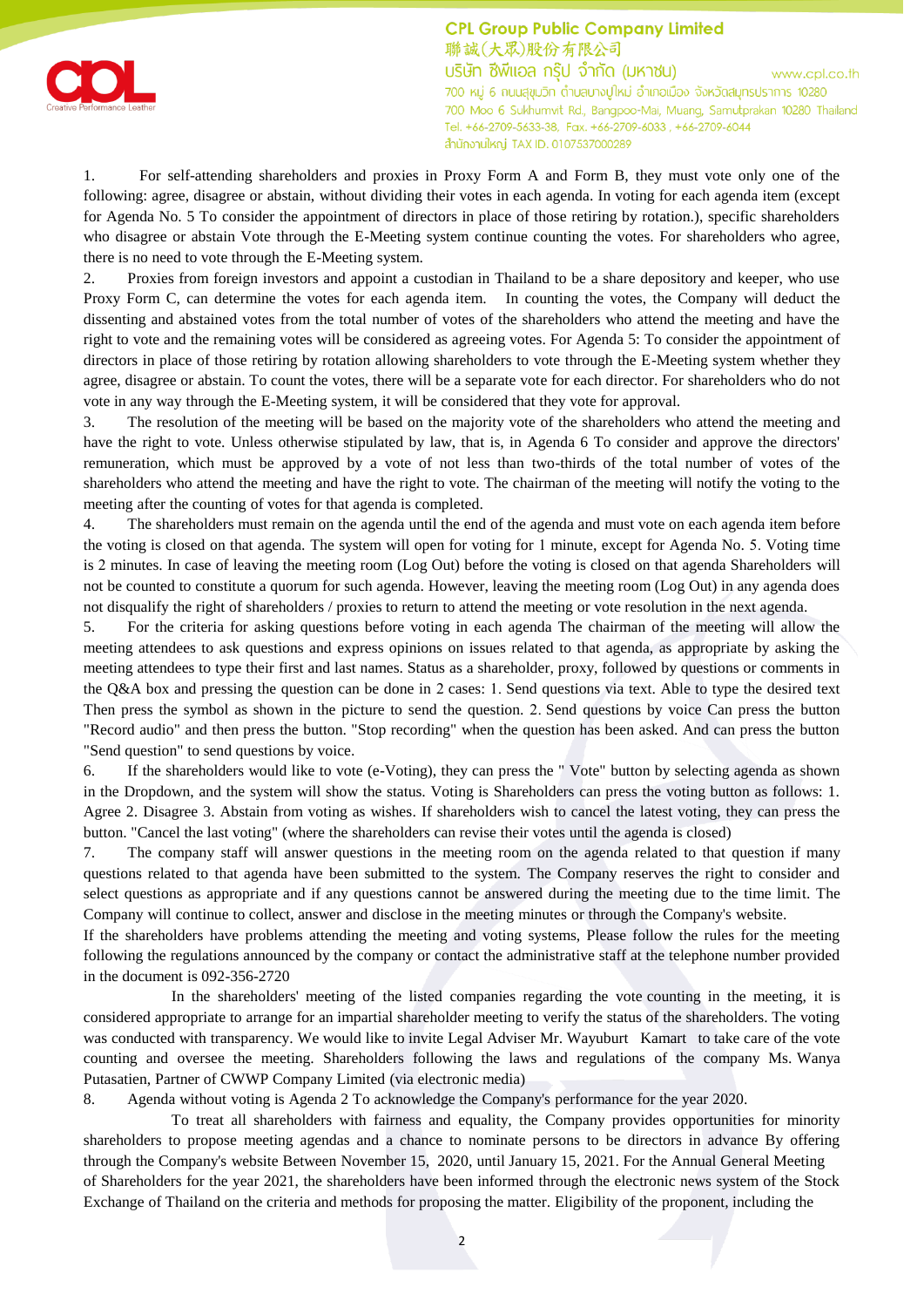

**CPL Group Public Company Limited** 聯誠(大眾)股份有限公司 บริษัท ซีพีแอล กรุ๊ป จำกัด (มหาชน) www.cpl.co.th 700 หมู่ 6 ถนนสุขุมวิท ตำบลบางปูใหม่ อำเภอเมือง จังหวัดสมุทรปราการ 10280 700 Moo 6 Sukhumvit Rd., Bangpoo-Mai, Muang, Samutprakan 10280 Thailand Tel. +66-2709-5633-38, Fax. +66-2709-6033, +66-2709-6044 ลำนักงานใหญ่ TAX ID. 0107537000289

form and channel, suggested the subject And the nomination of persons to be directors after the expiration of the said period. It turned out that there are no proposals for the agenda and no candidates nominated as directors.

Ms. Aomchan Paengthong Moderator Announcing the opening of the Annual General Meeting of Shareholders for the year 2021, 33 shareholders were attending the meeting in person, two proxies, 35 shareholders totaling 347,291,546 shares, representing 78.9578% of the issued shares. All of the company constituted a quorum. The quorum under the Public Limited Companies Act B.E. 2535 and the Company's Articles of Association stipulates that there must be at least 25 shareholders and proxies and must hold shares amounting to not less than one-third of the total shares sold of the company.

## **Agenda 1: To certify the Minutes of the 2020 Annual General Meeting of Shareholders**

The Chairman assigned the moderator of the meeting. Has started the meeting that The Company held the 2020 Annual General Meeting of Shareholders on April 24, 2020. The company has recorded the minutes of the meeting correctly. According to the resolution of the meeting and completed within 14 days from the date of the 2020 Annual General Meeting of Shareholders by sending to the Stock Exchange of Thailand and the Ministry of Commerce Within the time prescribed by the law And published on the company's website (www.cpl.co.th) by attaching a copy of the minutes of the meeting in the invitation letter that the company has sent.

The Board considered and agreed to propose the minutes of the 2020 Annual General Meeting of Shareholders to the meeting to certify such a report.

The moderator inquired whether any shareholders had any questions or concerns or had additional advice.

There were no questions or concerns or any additional suggestions, the moderator requested the meeting to consider approving the minutes of the 2020 Annual General Meeting of Shareholders.

**Resolution:** The meeting resolved to certify the Minutes of the Annual General Meeting of Shareholders 2020 follow votes:

| Agree    | 345,628,346    | votes | 100.00% |                          |
|----------|----------------|-------|---------|--------------------------|
| Disagree | $\overline{a}$ |       | votes.  | $\overline{\phantom{a}}$ |
| Abstain  | $\overline{a}$ |       | votes   | $\overline{\phantom{a}}$ |
| Invalid  | $\overline{a}$ |       | votes   | $\overline{\phantom{a}}$ |
|          |                |       |         |                          |

## **Agenda 2: To acknowledge the operating results and annual reports of the Board of Directors.**

The Chairman asked the Chief Executive Officer to report the business's overview in the past year to the meeting for acknowledgment.

Chief Executive Officer Reported to the meeting that last year due to the outbreak of COVID 19, last year the company has been working to maintain liquidity and try to maintain the company image in all aspects, especially in April - June or the second quarter as usual. It will be the peak time for the company and affect the business of the company from the  $2<sup>nd</sup>$  - 4<sup>th</sup> quarter, which will be separated into each business as follows:

Finished leather business declined by 30%, but the company gained 6% of new brand customers, trying to replace a lower percentage while trying to get old customers to have more orders. Last year was the Develop Sample period from new brands, which is expected to receive larger orders later this year. Another problem found is that the exchange rate has a moderate impact on the operations. For this year, the finished leather business There is still a risk, as the company expects that the Japanese Olympics will be the driving force behind the increasing trend of shoe and leather usage. For tanning work, The past year has been the work of the company itself. Customers cannot enter at all. Because it is a job that must come to work closely. It is a pleasure to inform the shareholders that last year the company received the results of the factory inspection at the gold medal level in all three factories, which is an international factory audit standard (Leather Working Group), equivalent to the tanning factory. Lead the world. It is the standard of Green Industry and Sustainability which is an essential requirement of international shoe brands. For the company's long-term development plan from working with international chemical companies, Tanning has begun to develop in the Chrome Free - Wet White system, reducing the use of hazardous chemicals in production, which was in the process of starting from 2 years ago, the sales were still small but had good growth The company aims that in the long run, it will make its products It is different from other companies for 3-5 years, which will increase the production capacity to 1/3 of the production capacity.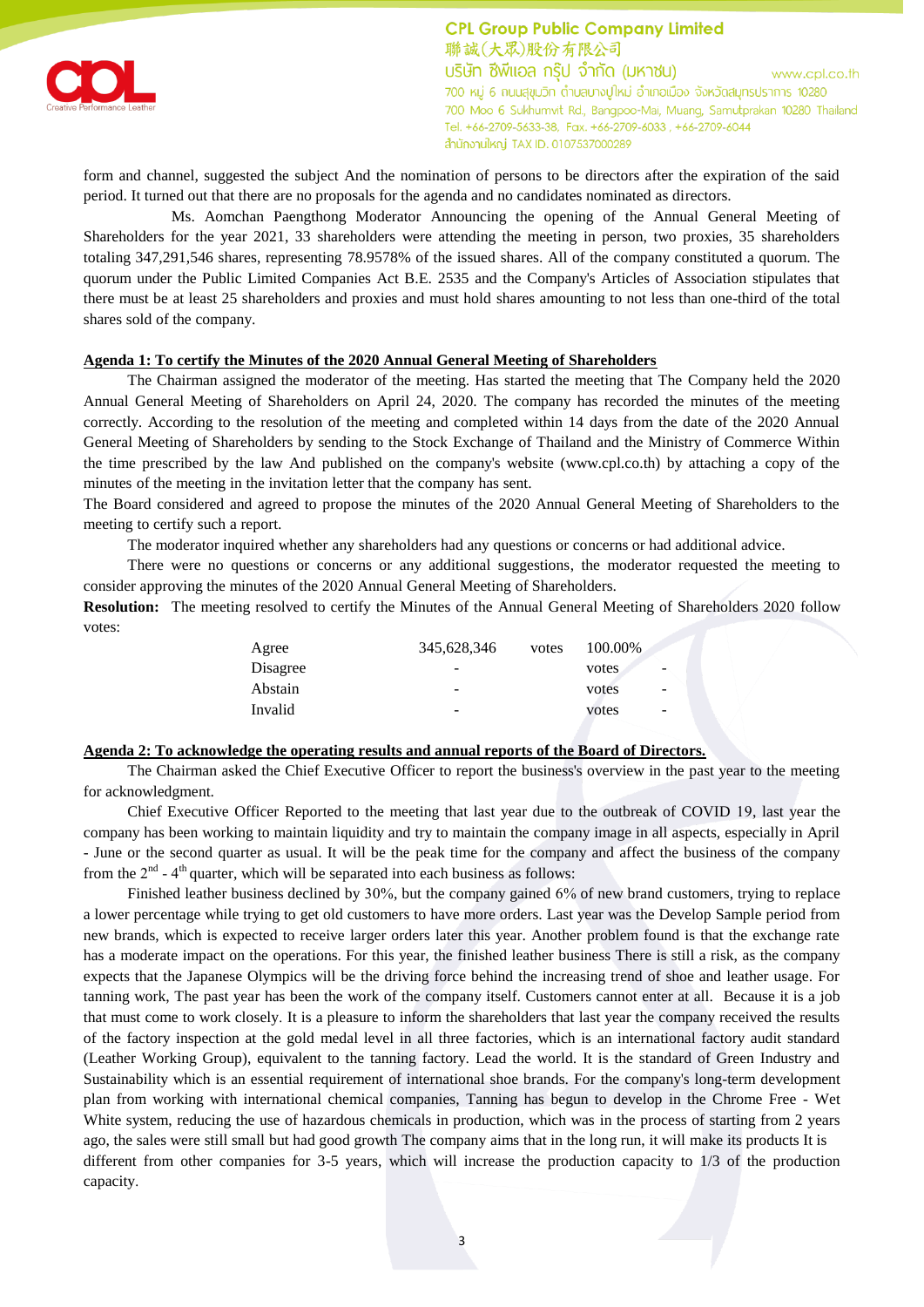

**CPL Group Public Company Limited** 聯誠(大眾)股份有限公司 บริษัท ซีพีแอล กรุ๊ป จำกัด (มหาชน) www.cpl.co.th 700 หมู่ 6 ถนนสุขุมวิท ตำบลบางปูใหม่ อำเภอเมือง จังหวัดสมุทรปราการ 10280 700 Moo 6 Sukhumvit Rd., Bangpoo-Mai, Muang, Samutprakan 10280 Thailand Tel. +66-2709-5633-38, Fax. +66-2709-6033, +66-2709-6044 ลำนักงานใหญ่ TAX ID. 0107537000289

For safety equipment, sales were down 10 percent, with the safety equipment business based on GDP flows last year, factories cut workers, sloping workdays and shut down. As a result, the demand for safety devices is reduced and trying to find new products by using the existing customer base. In the past 2 years, it has increased 3 times, and has gained a non-industrial customer base from online systems.

For this year's challenges, The important thing is that the COVID-19 situation is still a big problem. Hazardous equipment will have an impact within the country. For finished leather, The world's covid-19 is still a big problem. It is not possible to predict whether it will take 2-3 years or not. However, the company has prepared for various situations that will arise. The important thing for the finished leather business is that raw material prices have risen by about 50 percent, and the management has been monitoring and planning the procurement of raw materials following the orders that will come this year.

The Chairman assigned Mr. Niteepong Techamontrikul, Deputy Chief Financial Officer, to report the operating results for the year 2020 as follows:

Mr. Niteepong Deputy Chief Financial Officer report for the year 2020 with the following reporting topics: Statement of Financial Position, Statement of Comprehensive Income, and Auditor's Opinion as follows:

1. Statement of Financial Position Assets at the end of the year 2020 amounted to 2,132 million baht, a decrease of 99 million baht from the previous year, a significant reduction in the inventory decreased by 112 million baht. Manage leather material in the warehouse Deferred income tax decreased by 8 million baht, and trade receivable decreased by 6 million baht. Caused by the declining revenue from sales More items are Cash and cash equivalents increased by 27 million baht and the accounting standard No. 16 on lease agreements came into effect last year. Causing the company to categorize assets.

Liabilities at the end of the period 1,197 million baht, a decrease of 119 million baht. The significant reduction in items consisted of loans from financial institutions 138 million baht, loans from related parties 60 million baht, trade payables 47 million baht. The items on the rise are Long-term loans from financial institutions 91 because last year, from the COVID-19 situation, The company has restructured liabilities with financial institutions to maintain liquidity and finance lease liabilities of 33 million baht, in addition to the accounting standard as initially reported.

2. Overall income statement for the year 2020 must accept that it's been a tough year for every business to manage. Due to the world economy, the status of the epidemic at home and abroad, and the exchange rate has strengthened over the past year. However, the company was able to perform satisfactorily compared to the previous year. Namely, the company had revenue last year 1,594 million baht, down 836 million baht or 34% decrease, gross profit increased 104 million baht from 246 million baht to 350 million baht or 12 percent due to the management of production costs and various expenses, compared with the previous year, the loss was 164 million baht.

The primary income in 2020 comes from 3 businesses: 1. Finished leather business 935 million baht, a decrease of 687 million baht 59% due to lower sales volume, but the company can reduce various expenses more than income. The decline is 755 million baht. 2. Tanning services have a residual income of only 45 million baht, down 82 million baht due to the problem of major clients from China suffering from COVID-19. At present, the company has modified the operation method to produce for use in the company and try to find new customers to replace. 3. The safety equipment business earned 681 million baht, a decrease of 68 million baht or 38%, mainly due to lower market demand and cost control of each business. In terms of expenses, there has been a positive change in the direction that the company was able to reduce sales expenses of 47 million baht and administrative costs decreased by 78 million baht. The company had a net profit of 19 million baht in 2020, an increase from the previous year by 183 million baht from that of 2019, with a loss of 164 million baht.

The figures reported on the financial statements have been audited by a certified public accountant with an unconditional opinion, with the focus being on the following matters:

**Inventory** Considering the allowance for diminution in inventory value this is because considerable management's judgment is required in determining the appropriate amount of devaluation allowances for obsolete and outstanding inventories. **Income from sales** Since revenue from sales is an accounting item that has significant value to the financial statements and is a transaction that directly affects the Company's operating results.

The Company has announced its intention to join Thailand Private Sector Collective Action Against Corruption or CAC, On January 26, 2021, the Company established an anti-corruption policy. So that the directors, executives, and employees of the Company has strictly adhered to The Company has published a policy against corruption and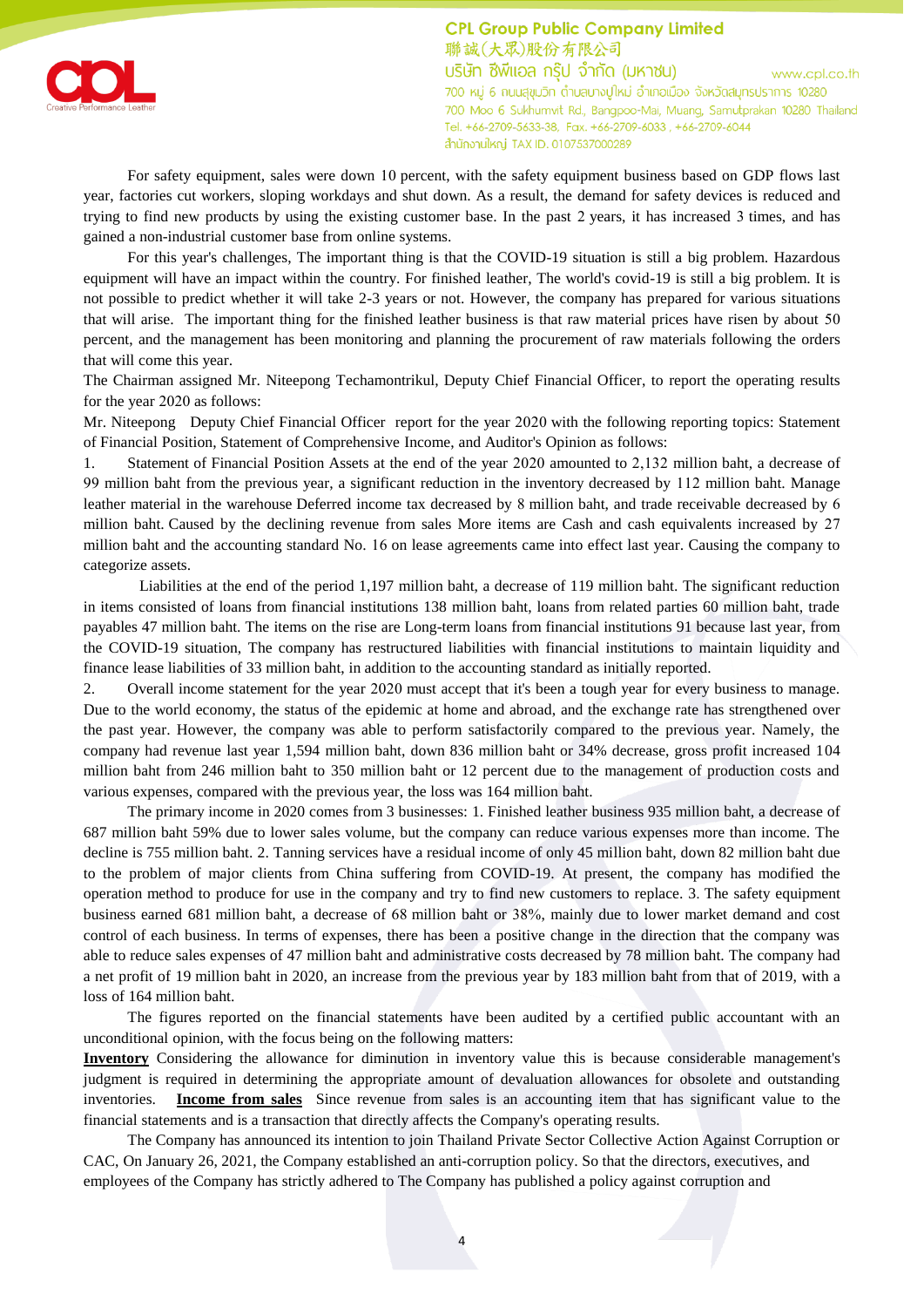



corruption. On the Company's website, under the topic of Investor Relations So that relevant people can access the information.

The Company continuously provides training and anti-corruption practices to directors, executives, and employees, with high-level executives as observers and advising on questions regarding the matter. Of anti-corruption and corruption, which has 18 months to operate, The Company will try to accomplish the tasks in a specified period. In 2020, the Company received a 4-star or "Very Good" rating for corporate governance from the Thai Institute Of Directors or IOD.

The moderator informed that there were two questions sent in advance by email from shareholder Ms. Tuangporn Supavanich.

1. Nowadays, the world is changing rapidly, many different factors are coming into Disrupt. I would like to know how the company has a plan to support this change. This question invites Mr. Puvasith, Chief Executive Officer, to answer.

Chief Executive Officer responded to Disrupt with the company's business is the finished leather business. As stated earlier, the transformation to the Eco - Industry will continue to change, and Chrome Free tanning work will be a new product that is different from others. As well as on Solution Business, the sales team tries to meet more customers as a Machine Safety Smart Factory by offering products that can increase the factory standard from 2.0 to 4.0, which must provide knowledge and understanding of the necessity of Use the company's products because customers are concerned about the expenses they will have to pay. For the new products that were added to be introduced, the leather that the company produced for the shoe factory There were remaining in stock to make the finished product, Street Sneaker, by a joint venture with two other investors, one of which was Mr. Golf FK Hero, PLY brand, and the production of GALAVELA leather products is still in the market trial period.

Moderator: For question 2, what is the forecast for this year's earnings? Because COVID-19 is still with us. For this question, I would like to invite Mr. Niteepong to answer.

Mr. Niteepong: It may not be able to give a clear answer since it is preparing the first-quarter financial statements. It also has an impact on the operations of the company. Must operate the business with caution. And manage the work for maximum efficiency and control expenses. Try to keep the gross profit margin at a reasonable level last year. The management expects to continue the same procedure as in the past year.

There were no shareholder has any additional questions or concerns, or suggestions, the moderator of the meeting informed the meeting that this agenda does not have a resolution because it is an agenda for acknowledgment. **Resolution:** Acknowledged the committee's report for the year 2020 as proposed.

# **Agenda 3: To consider and approve Annual financial statements for the year ended December 31, 2020.**

The Chairman assigned the meeting moderator to declare to the meeting that The Company has prepared the financial statements for the period ended December 31, 2020, which have been audited and certified by The auditors of CWWP Company Limited gave an unqualified opinion. And passed the consideration of the Audit Committee And passed the approval of the Board of Directors already. The summary of the financial statements is as follows: Total assets 2,132.42 million baht, Total liabilities 1,196.58 million baht, Shareholders' equity 956.82 million baht, Revenue from sales and services 1,593.54 million baht, Net profit 18.87 million baht, Net profit per share 0.04 baht.

The Board of Directors agreed to propose to the meeting. To approve Annual financial statements for the year ended December 31, 2020, that the auditor has audited.

Moderator of the meeting Inquired whether any shareholders have any questions or concerns or have additional suggestions or not.

There were no shareholder has any further questions or concerns, or advice, The moderator of the meeting requested the meeting to consider and approve the financial statements for the year ended December 31, 2020, audited by the auditor.

**Resolution:** The meeting passed a resolution with a majority vote of the shareholders who attended the meeting and had the right to vote to approve the financial statements for the year ended December 31, 2020, audited by the auditor as proposed with the following votes.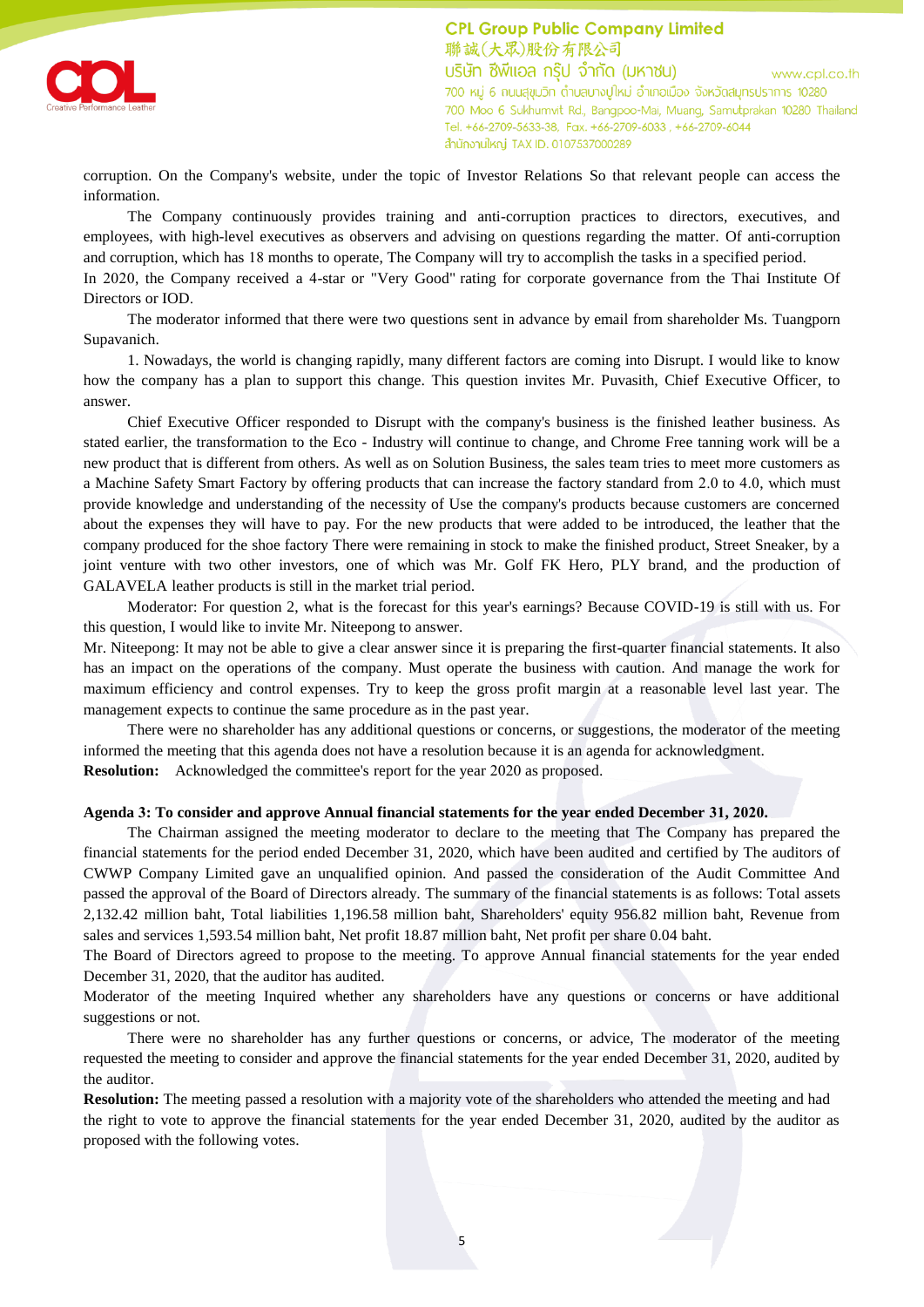

# **CPL Group Public Company Limited** 聯誠(大眾)股份有限公司

บริษัท ซีพีแอล กรุ๊ป จำกัด (มหาชน) www.cpl.co.th 700 หมู่ 6 ถนนสุขุมวิท ตำบลบางปูใหม่ อำเภอเมือง จังหวัดสมุทรปราการ 10280 700 Moo 6 Sukhumvit Rd., Bangpoo-Mai, Muang, Samutprakan 10280 Thailand Tel. +66-2709-5633-38, Fax. +66-2709-6033, +66-2709-6044 ลำนักงานใหญ่ TAX ID. 0107537000289

| Agree    | 347,291,546 | votes | 100.00%                  |
|----------|-------------|-------|--------------------------|
| Disagree | -           | votes | $\overline{\phantom{a}}$ |
| Abstain  | -           | votes | $\overline{\phantom{a}}$ |
| Invalid  | -           | votes | $\overline{\phantom{a}}$ |
|          |             |       |                          |

## **Agenda 4: To consider and approve the omission of profits allocation and the legal reserve for the year 2020.**

The Chairman assigned the meeting moderator to report to the meeting that according to Section 116, the Public Limited Act B.E. 2535, stating that "The Company must allocate part of the annual net profit as a reserve fund of not less than five percent of the net profit. It was yearly deducted by the accumulated loss brought forward (if any) until this reserve is not less than ten percent of the registered capital. Except for the company, there will be regulations or other laws requiring more reserves than that. "In 2020, the company had a net profit of 18.87 million baht. The Board considered and agreed to propose to the 2020 Annual General Meeting of Shareholders to approve the dividend payment for the year 2020 at the rate of 0.02 baht per share (before income tax), totaling 8,796,885.68 baht or 46.62%. In this regard, a dividend of 0.02 baht per share will pay the net profit of the business subject to corporate income tax at a rate of 20%. Individual shareholders are able to apply for a tax credit from the annual

dividend payment at the rate of 20/80 of the dividends received, and the record date for determining the list of shareholders for receiving dividends (Record Date) is on March 10, 2021. The company determines the annual dividend payment on May 10, 2021, and allocates part of the net profit as the legal reserve of 943,481.11 baht.

The moderator inquired whether any shareholders had any questions or concerns or had additional advice.

There were no questions or opinions from shareholders, the meeting moderator asked the meeting to approve the dividend payment for the year 2020 at the rate of 0.02 baht per share (before income tax), totaling 8,796,885.68 baht and allocating part of the net profit as the legal reserve of 943,481.11 baht.

**Resolution:** The meeting passed a resolution with a majority vote of the shareholders who attended the meeting and had the right to vote to approve the dividend payment for the year 2020 at the rate of 0.02 baht per share, totaling 8,796,885.68 baht or 46.62% of net profit and allocate a portion of the net profit as the legal reserve of 943,481.11 baht, the deadline for submitting the list of eligible shareholders to receive dividends on March 10, 2021, and the dividend payment date on May 10, 2021, with the following votes:

| Agree    | 337,890,182                  | votes | 97.2929%                 |  |
|----------|------------------------------|-------|--------------------------|--|
| Disagree | $\qquad \qquad \blacksquare$ | votes | -                        |  |
| Abstain  | 9,401,364                    | votes | 2.7071 %                 |  |
| Invalid  |                              | votes | $\overline{\phantom{0}}$ |  |
|          |                              |       |                          |  |

### **Agenda 5: To consider the appointment of directors in place of those retiring by rotation.**

The Chairman assigned the moderator declared to the meeting that according to the Public Limited Companies Act B.E. 2535 and the Company's Articles of Association No. 13 stipulate that at every annual general meeting If the number of directors cannot be divided into three parts, then the number nearest to 1 in 3 must resign in the first and second year after the registration of the company. To draw lots, whoever will leave, for the following years, the longest serving directors may be re-elected. Those who have completed their terms may be re-elected. Therefore, in 2021 there are 3 directors who must retire by rotation, consisting of

| <b>List of Directors</b>        | <b>Position</b>                                     |
|---------------------------------|-----------------------------------------------------|
| 1. Mr. Suwatchai Wongcharoensin | Director                                            |
| 2. Mr. Puvasith Wongcharoensin  | Director                                            |
| 3. Dr. Mongkol Laowarapong      | Member of the Audit Committee, Independent Director |

As already informed that the company announced on the company website and announced on the website of the Stock Exchange of Thailand invitation to shareholders to nominate persons qualified person Public Act 1992, nominated persons to be elected as company directors between November 15, 2020 and January 15, 2021 it appears that no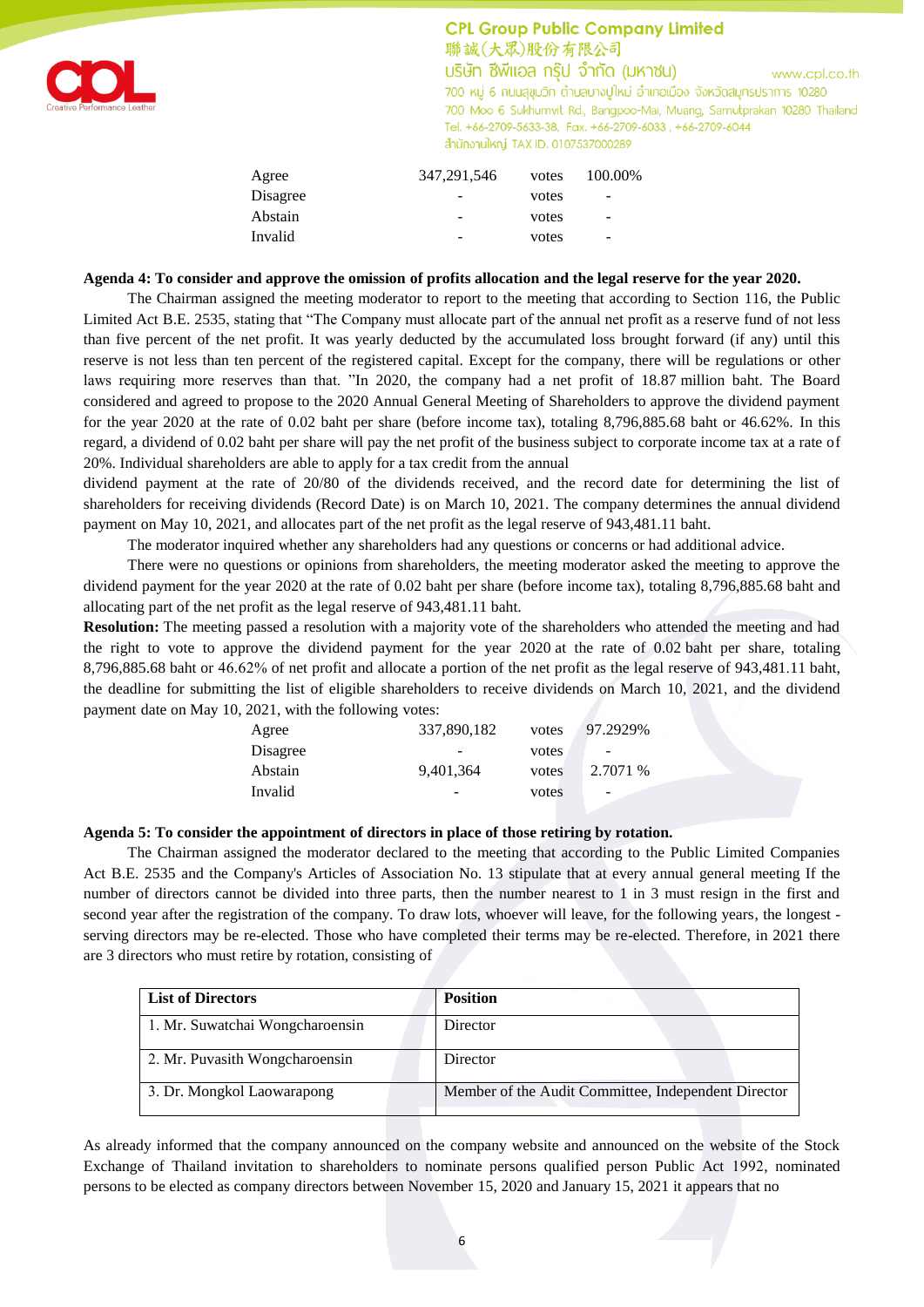

**CPL Group Public Company Limited** 聯誠(大眾)股份有限公司 บริษัท ซีพีแอล กรุ๊ป จำกัด (มหาชน) www.cpl.co.th 700 หมู่ 6 ถนนสุขุมวิท ตำบลบางปูใหม่ อำเภอเมือง จังหวัดสมุทรปราการ 10280 700 Moo 6 Sukhumvit Rd., Bangpoo-Mai, Muang, Samutprakan 10280 Thailand Tel. +66-2709-5633-38, Fax. +66-2709-6033, +66-2709-6044 ลำนักงานใหญ่ TAX ID. 0107537000289

shareholder nominated any person to the company. For this agenda, The nominated directors, Mr. Suwatchai Wongcharoensin and Mr. Puvasith Wongcharoensin returned to be the Company's directors, expressed the intention of voting on this agenda item, and requested the meeting to consider the election of individual directors.

The moderator inquired whether any shareholders had any questions or concerns or had additional advice.

There were no questions or opinions from shareholders, the meeting's moderator asked the panel to consider and approve the election of directors in place of the directors who retired by rotation individually. Therefore, all shareholders were requested to vote in case of agreeing, disagreeing, or abstaining votes through the E system. -Meeting, the system will open for voting for 2 minutes.

**Resolution:** The meeting appointment of directors to replace those retiring by rotation, 3 persons as follows:

5.1 Mr. Suwatchai Wongcharoensin was elected to return to be a director with unanimous votes.

| Agree    | 334,954,405                  | votes | 97.2929%          |
|----------|------------------------------|-------|-------------------|
| Disagree | $\qquad \qquad \blacksquare$ | votes | $\qquad \qquad -$ |
| Abstain  | 23,868,852                   | votes | 2.7071\%          |
| Invalid  | $\qquad \qquad \blacksquare$ | votes | $\sim$            |
|          |                              |       |                   |

(Mr. Suwatchai Wongcharoensin not counted as the base for counting votes amount 14,467,488 vote)

5.2 Mr. Puvasith Wongcharoensin was elected to be return to be a director with unanimous votes.

| Agree                                                                                 | 334,954,405 | votes | 100.00%                                            |
|---------------------------------------------------------------------------------------|-------------|-------|----------------------------------------------------|
| Disagree                                                                              |             | votes |                                                    |
| Abstain                                                                               | 12,337,141  |       | votes (not counted as the base for counting votes) |
| Invalid                                                                               |             | votes |                                                    |
| Mr. Puvasith Wongcharoensin vote not counted as the base for counting votes)          |             |       |                                                    |
| 5.3 Dr. Mongkol Laowarapong was elected to be return a director with unanimous votes. |             |       |                                                    |
| Agree                                                                                 | 347,285,391 | votes | 99.9982%                                           |
| Disagree                                                                              | 6,155       | votes | 0.0018%                                            |
| Abstain                                                                               |             | votes | -                                                  |
| Invalid                                                                               |             | votes |                                                    |

### **Agenda 6: To consider and approve the directors' remuneration for the year 2021.**

The Chairman assigned the moderator declared to the meeting that according to Article 14 of the Company's Articles of Association, the directors are entitled to receive remuneration from the Company in the form of rewards, meeting allowances, gratuities, bonuses or other benefits. According to regulations or as the shareholders' meeting will consider which may be defined as a certain amount or placed as a basis and will be scheduled from time to time or will be effective forever until there is a change and in addition to receiving allowances and benefits according to various company regulations by comparing references to listed companies in the stock exchange and considering the performance along with business investment policy to increase the ability of the company to compete more and more and the number of meetings already increased agreed to propose to the shareholders 'meeting to consider and approve the payment of directors' remuneration for the year 2021 as follows:

| <b>Description</b>        | <b>Board of Director</b><br><b>Sub Committee</b> |                 |  |
|---------------------------|--------------------------------------------------|-----------------|--|
| Monthly                   | THB 20,000.00.-                                  |                 |  |
| Meeting allowance         |                                                  |                 |  |
| Chairman                  | THB 15,000.00.-                                  | THB 15,000.00.- |  |
| Member                    | THB 10,000.00.-                                  | THB 10,000.00.- |  |
| <b>Total Remuneration</b> |                                                  | Not exceed MB 6 |  |

The moderator asked whether any shareholders had any questions or concerns or any additional suggestions.

There were no questions or concerns or any additional suggestions. The moderator requested the meeting to approve the remuneration of the directors for the year 2021 with an affirmative resolution of not less than two-third of total number of votes of the shareholder present at the meeting and eligible to vote.